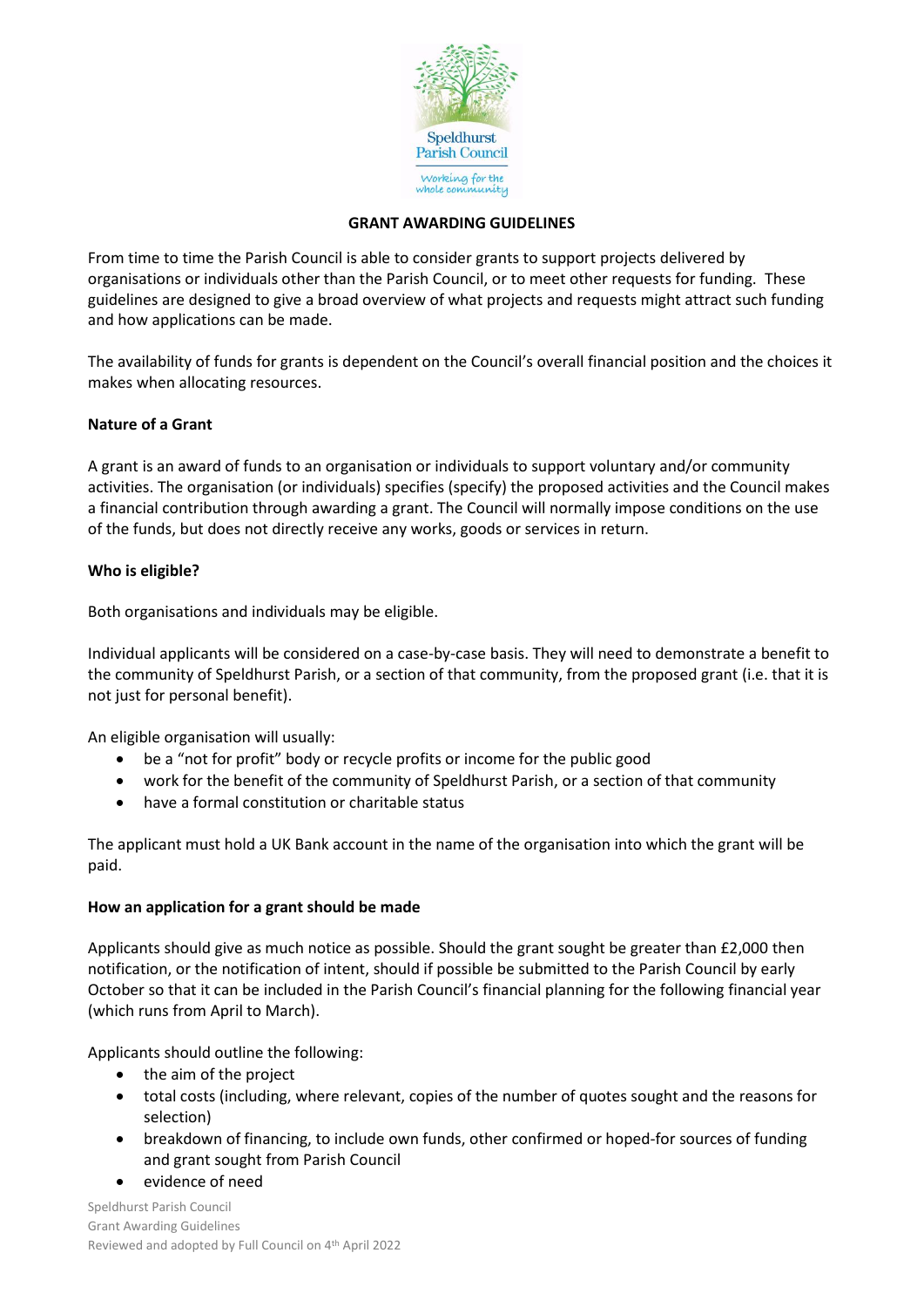- timescales for project delivery and funding release
- how the applicant organisation or individual meets the guidelines on eligibility
- how success will be measured

Grants will not usually be considered if the application is made retrospectively.

The submission will initially be considered by the Parish Council's Finance Committee. This may involve referral to other committees of the Parish Council as appropriate and for agreement by Full Council (dependent on the amount). The applicant may be asked for further information.

The Parish Council will make one or more of the following decisions:

- agree immediate funding of all or part of the amount requested
- agree funding at a later date of all or part of the amount requested
- defer consideration of the application to a future date or period
- refer the applicant to alternative funding sources
- work with the applicant in applying to alternative funding sources
- decline the application

Applications should be made in writing (email is acceptable) using the Council's application form (appendix 1) to the Clerk at the address below.

If funding is granted, the Council will decide on the terms of the grant. Typically, however, they may state:

- the purpose of the grant
- the name(s) of the grantee
- the period in which the grant is to be used
- a requirement for a report on use of the grant
- the evidence which will be required as to use of the grant
- a requirement for repayment of unused or misused grant
- any special terms (for example acknowledgement of the Parish Council's support, additional accounting or reporting requirements)

#### **What the applicant must do if successful**

Individuals or organisations receiving grants **may be requested to provide the Parish Council with a report** as soon as reasonably practicable (but no later than three weeks of the request), in accordance with any terms attached to the grant, **within three months** of the receipt of the grant – or receipt of the last instalment of any grant - showing how the money was spent and how any other terms were observed. If the money has not been used within three months of receipt, then an update report must be provided and the Council may decide whether it is appropriate to continue with or recover the grant.

Any unused grant funds, or funds used for any purpose other than that for which the grant was made, may be claimed back by the Council.

Emai[l clerk@speldhurstparishcouncil.gov.uk](mailto:clerk@speldhurstparishcouncil.gov.uk)

The Clerk Speldhurst Parish Council Council Office Langton Green Recreation Ground Speldhurst Road Langton Green Kent TN3 0JJ 01892 862927

Speldhurst Parish Council Grant Awarding Guidelines Reviewed and adopted by Full Council on 4<sup>th</sup> April 2022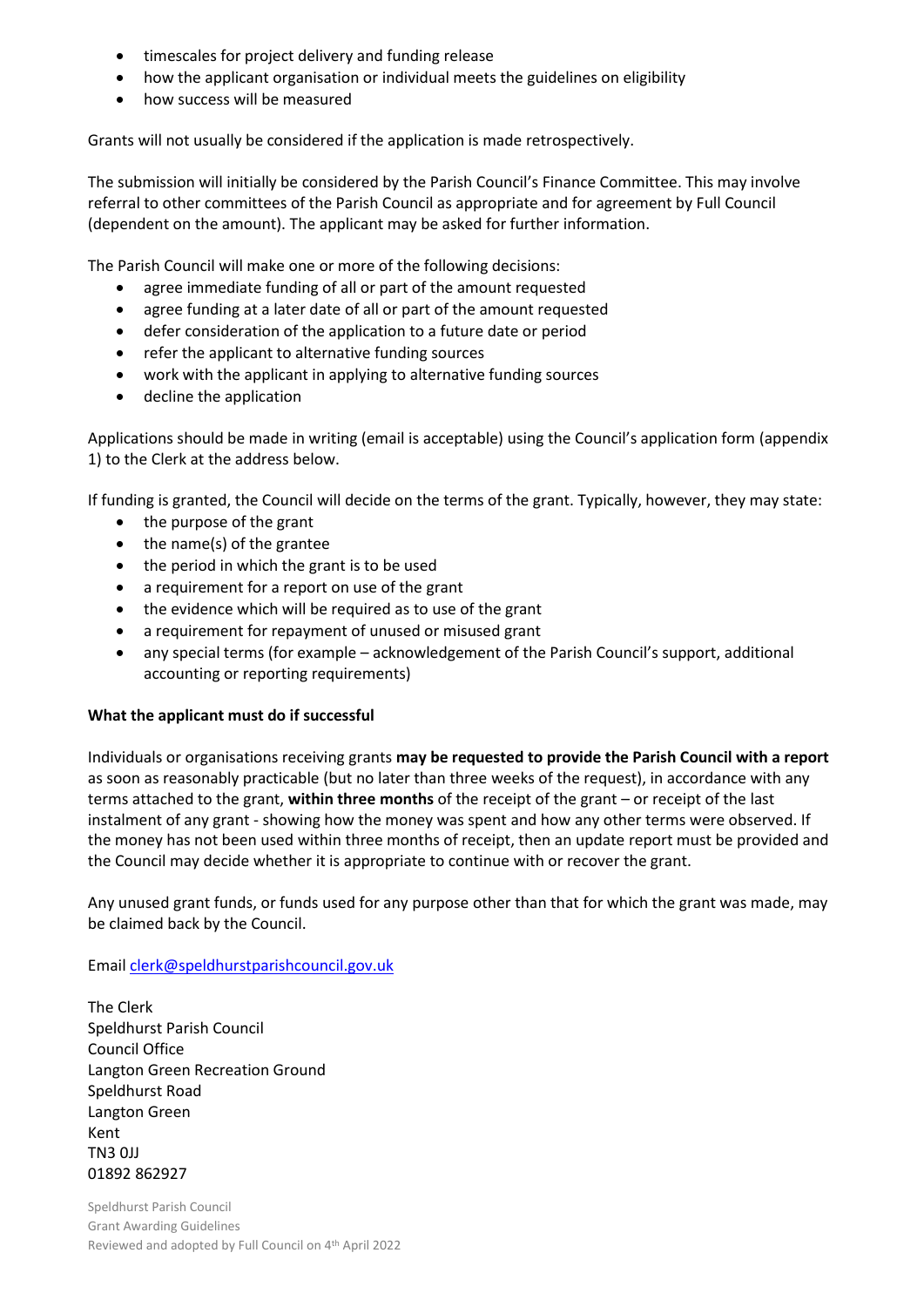

## **Appendix 1.**

# **Application form for a grant from Speldhurst Parish Council (SPC)**

This form is to be completed using the Grant Awarding Guidelines issued by SPC which is available on its website

| 1. | <b>Name of Organisation</b>                                                                                                                   |
|----|-----------------------------------------------------------------------------------------------------------------------------------------------|
| 2. | Name and address of correspondent including office held and contact details                                                                   |
| 3. | Summary of aims and objectives of organisation/group (this should include all useful<br>information including special status (e.g. a charity) |
|    | 4. What are the nature and purpose of the project? (include total costs)                                                                      |
| 5. | What fundraising activities, if any, have you undertaken, or intend to undertake, for this<br>purpose?                                        |